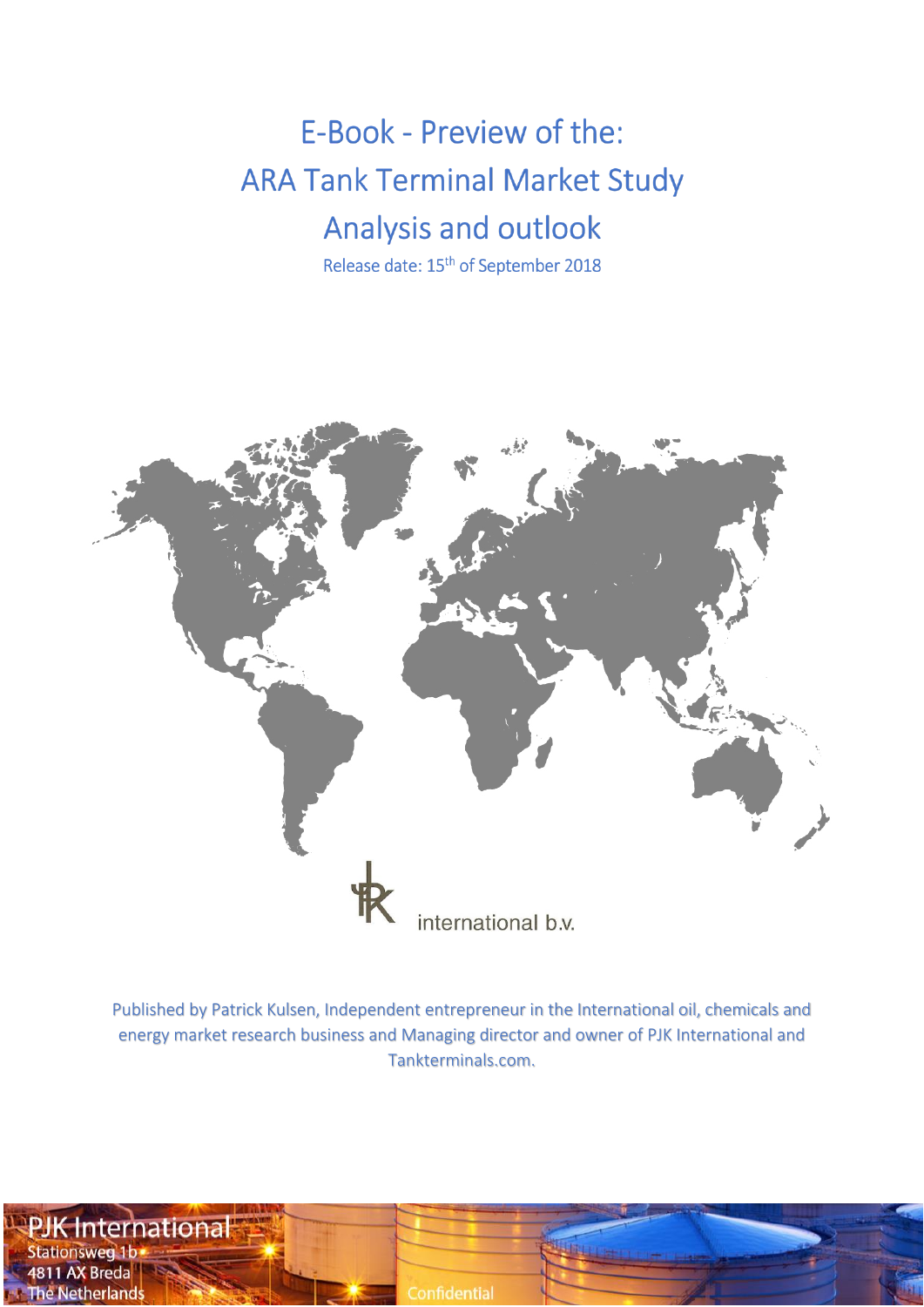#### Preview of the report

Thank you for downloading the preview of our report. It covers the developments and outlook of the ARA tank terminal sector in the petroleum products market segment. It belongs to PJK's series of reports aimed at uncovering the long term outlook of global tank storage markets. Other reports look at petrochemicals market segment in ARA and at petroleum products storage markets in Singapore, AG and the US Gulf coast. The latter two reports are scheduled to be released in December 2018. Reports are updated periodically in order to capture new developments and signal changes in outlook. The contents hand out essential information needed for determining commercial strategies, capex programs and for getting an independent view on possible future states of the market.



Global oil markets are changing rapidly. Markets are specifically dynamic for European players where competitive pressures are highest. In what way will tank storage markets in the ARAregion be influenced and how profitability will be impacted for tank terminals operating in the oil product segments gasoline, middle distillates and fuel oil are subject of this article.

In the report the PJK's Tank Terminal commercial performance model is used to identify relevant market variables and to assess how these variables influence commercial circumstances. Additionally relevant themes that are likely to influence market variables are identified. The impact of each theme on market fundamentals and market dynamics is analysed in great detail.

International **Stationsweg 1b** 4811 AX Breda **The Netherlands** 

Confidential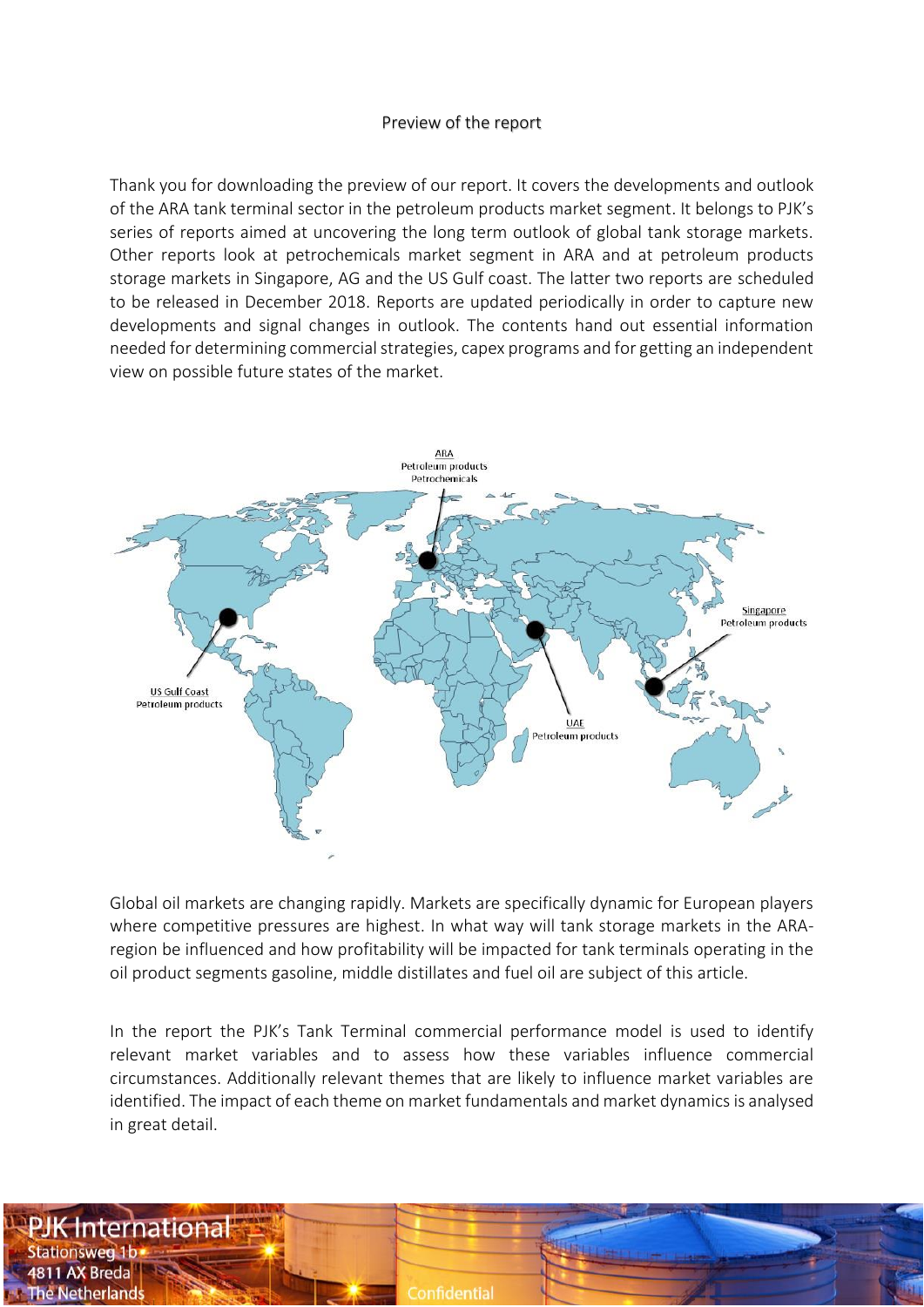There are six main themes that are likely to impact ARA oil markets in the medium term:

- Climate policy & renewables
- IMO marine fuel specification change
- The outlook of the European refining sector
- The US refinery and petrochemical renaissance: current status and outlook
- Changes in the Russian / Far-East fuel oil flow
- Oil futures forward curves: when will the contango switch to backwardation?
- Reverse dieselization of European passenger car sales.

All these themes have direct impact on the Tank storage supply chain, where the supply/demand dynamics could be anticipated through greater market knowledge. The ARA Tank Terminal Market Study will provide you with an extended analysis and outlook regarding the above mentioned subject, also you will be able to find a lot more market information. The ARA is a critical component of the European supply chain. It is challenging to find accurate and timely data to make crucial decisions for all the players involved. PJK analyses the developments and outlook in the ARA Tank Terminal Oil report, and provides the reader with essential information needed for determining commercial strategies.

The report will focus on TT market developments and outlook and tries to develop a reliable view on profitability of the ARA tank storage market in the medium term future: between now (2016) and 2020. Long term forecasts for oil products demand (till 2035) are provided in this report and these forecasts give an indication to possible future states of the tank terminal sector. In the next two pages you can find the contents of the report, for a complete and clear picture.

International **Stationsweg 1b** 4811 AX Breda

The Netherland:

Confidential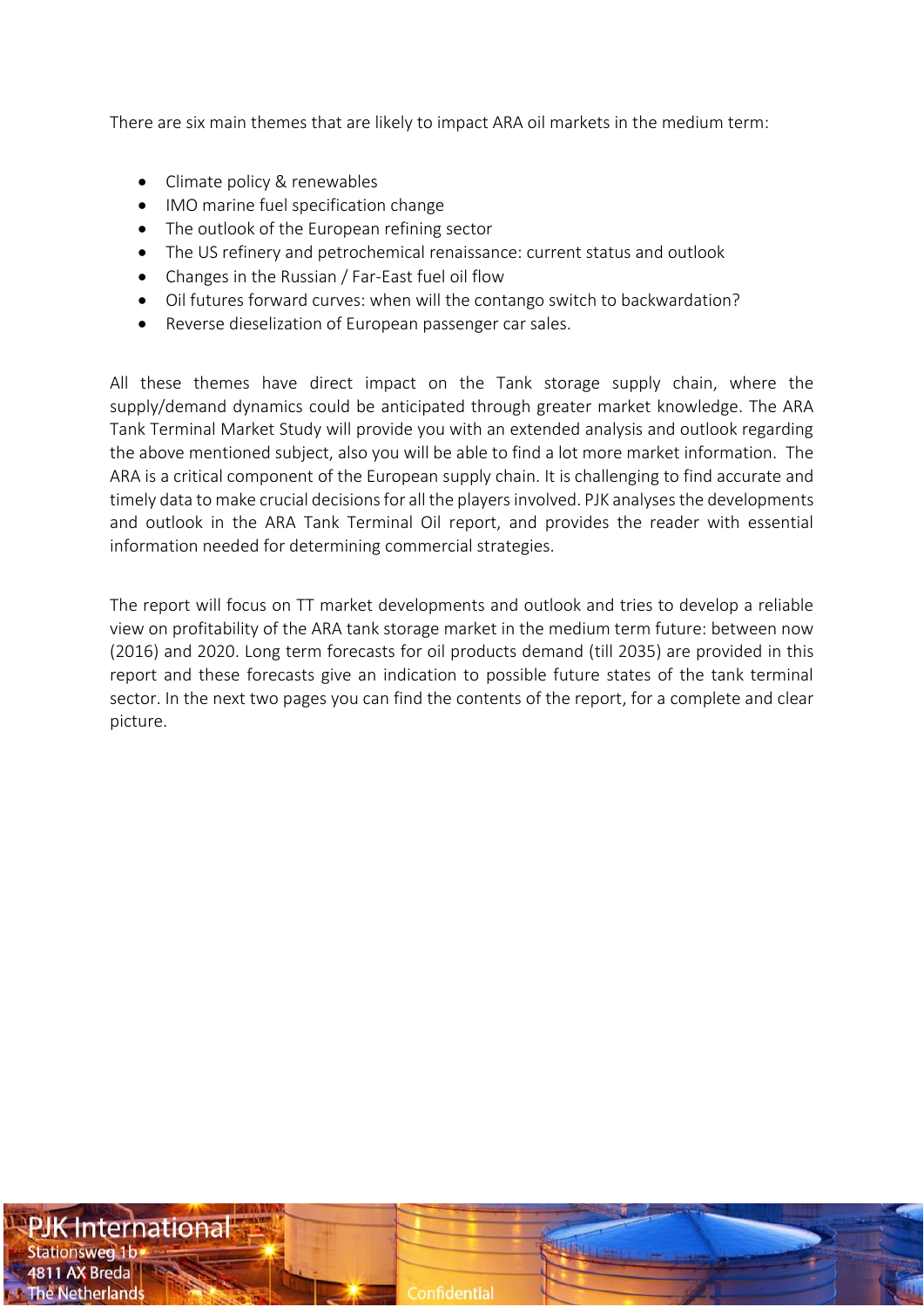# Contents of report

| $\mathbf{1}$   |                                                                  |  |
|----------------|------------------------------------------------------------------|--|
| $\overline{2}$ |                                                                  |  |
| 2.1            |                                                                  |  |
| $2.1.1 -$      |                                                                  |  |
| 2.1.2          |                                                                  |  |
| 2.2            |                                                                  |  |
| $\mathbf{3}$   |                                                                  |  |
| 3.1            |                                                                  |  |
| 3.2            |                                                                  |  |
| 3.3            |                                                                  |  |
| 3.4            |                                                                  |  |
| 3.5            |                                                                  |  |
| 3.6            |                                                                  |  |
| $\overline{4}$ |                                                                  |  |
| 4.1            |                                                                  |  |
| 4.2            |                                                                  |  |
| 4.2.1          |                                                                  |  |
| 4.2.2          |                                                                  |  |
| 4.2.3          |                                                                  |  |
| 4.3            |                                                                  |  |
| 4.3.1          |                                                                  |  |
| 4.3.2          |                                                                  |  |
| 4.3.3          |                                                                  |  |
| 4.3.4          |                                                                  |  |
| 4.3.5          |                                                                  |  |
| 4.3.6          |                                                                  |  |
| 4.4            |                                                                  |  |
| 4.4.1          |                                                                  |  |
| 4.4.2          | Impact for low-flashpoint product storage (naphtha and gasoline) |  |
| 4.4.3          |                                                                  |  |
| 4.4.4          |                                                                  |  |
| 4.4.5          |                                                                  |  |

<u> Ultra 1</u>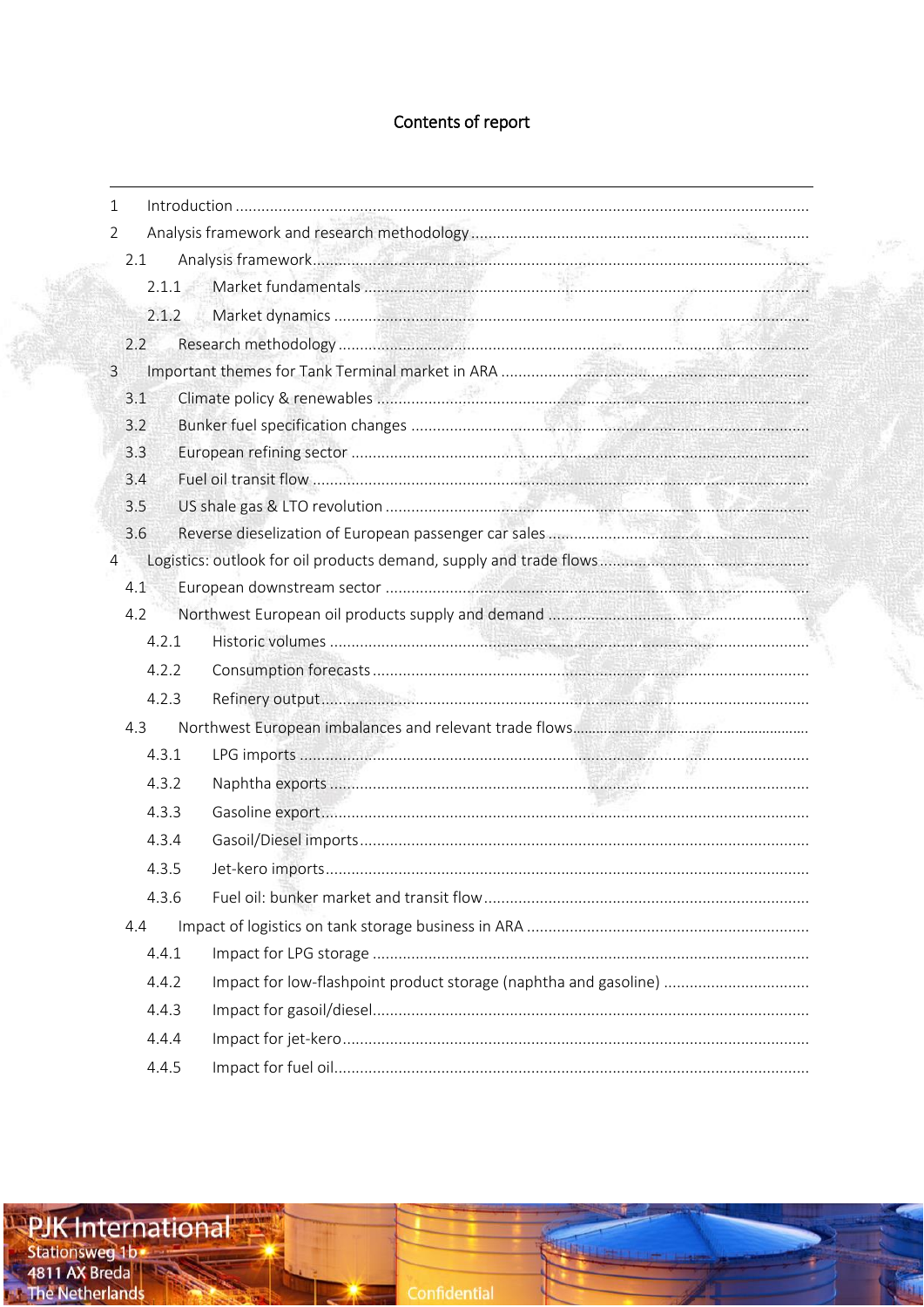| 5              |       |                                                                                    |
|----------------|-------|------------------------------------------------------------------------------------|
|                | 5.1   |                                                                                    |
|                | 5.2   |                                                                                    |
|                | 5.3   |                                                                                    |
|                | 5.4   |                                                                                    |
|                | 5.5   |                                                                                    |
| 6              |       |                                                                                    |
|                | 6.1   |                                                                                    |
|                | 6.2   |                                                                                    |
| $\overline{7}$ |       |                                                                                    |
|                | 7.1   |                                                                                    |
|                | 7.1.1 |                                                                                    |
|                | 7.1.2 |                                                                                    |
|                | 7.1.3 |                                                                                    |
|                | 7.1.4 |                                                                                    |
|                | 7.1.5 |                                                                                    |
|                | 7.2   |                                                                                    |
| 8              |       |                                                                                    |
|                | 8.1   |                                                                                    |
|                | 8.2   |                                                                                    |
|                | 8.3   |                                                                                    |
| 9              |       |                                                                                    |
|                | 9.1   |                                                                                    |
|                | 9.2   |                                                                                    |
|                | 9.3   |                                                                                    |
| 10             |       |                                                                                    |
| 11             |       |                                                                                    |
|                |       | Appendix A: NW European historic volumes (production, consumption, import, export) |
|                |       |                                                                                    |
|                |       |                                                                                    |
|                |       |                                                                                    |
|                |       |                                                                                    |
|                |       |                                                                                    |

**ExplK International** 

Confidential

بتنابا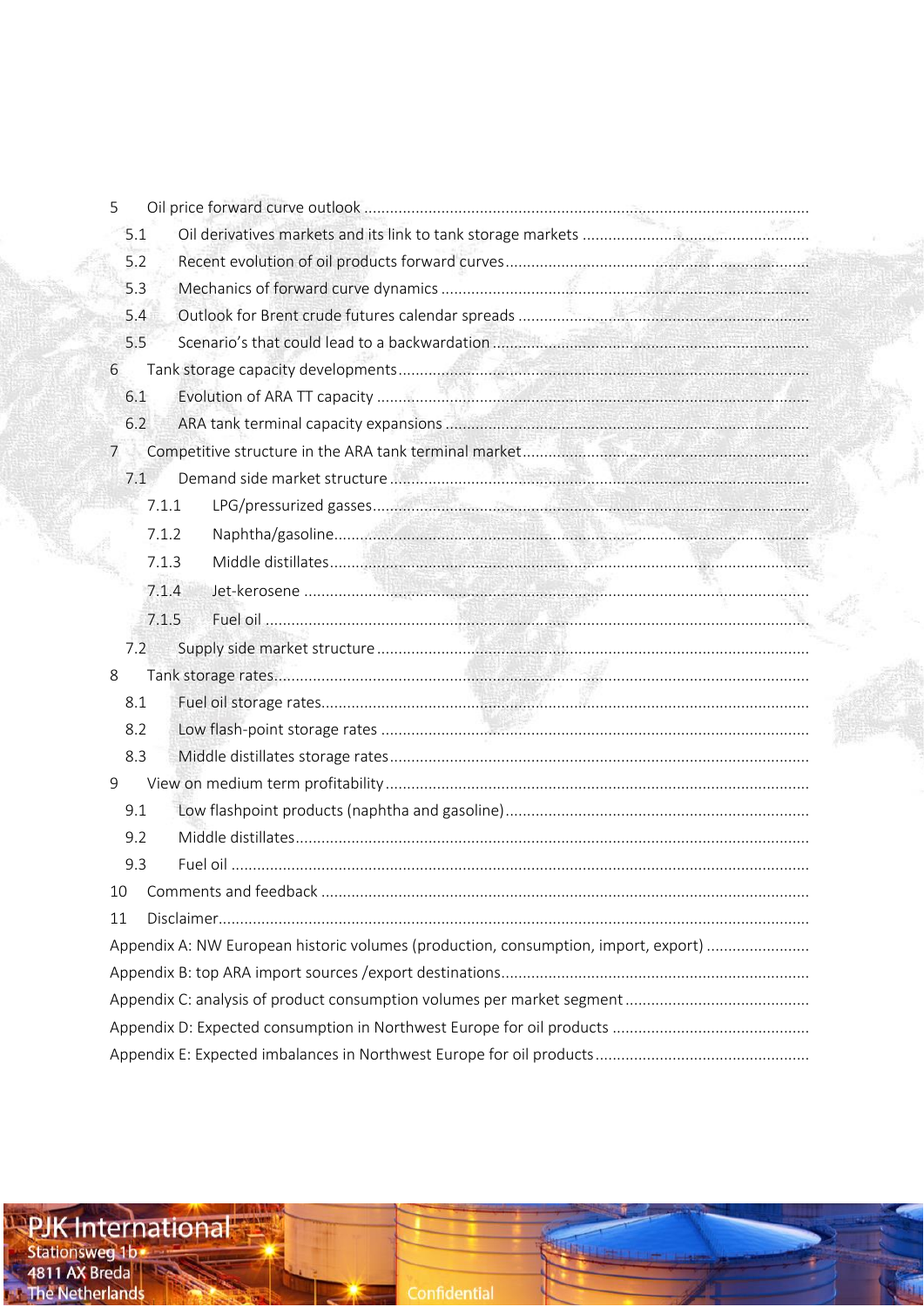#### Snap report feature 1: Segments in the ARA oil tank storage.

ARA oil tank storage markets can be divided into three segments: low-flashpoint products, middle distillates and fuel oil. Low-flashpoint products consist out of naphtha and gasoline. Naphtha is an intermediate and is used as a feedstock for petrochemical crackers and as a gasoline blend component. The port of Amsterdam plays a central role in the gasoline segment. Because Europe has a structural surplus of gasoline there is a continuous flow being exported out of Europe to gasoline outlets. Gasoline traders collect the abundant gasoline components, blend them together into finished product and ship it to export markets. These gasoline blenders are mostly located in the Port of Amsterdam where they rent tanks to blend and make bulk. Terminals geared to importing naphtha to feed the Petro-chemical crackers in ARA and West-Germany are mostly located in Rotterdam and the mouth of the Scheldt (Antwerp, Ghent, Terneuzen). From these terminals naphtha is transported by pipeline or barge to the olefin plants. European middle distillate markets are somewhat the opposite of the gasoline market. Europe has a structural deficit of diesel and jet-kerosene and needs to import large volumes of these products. Diesel is mostly imported from the USA, Middle East and Russia. Large volumes are discharged into tank terminals in ARA and distributed across Europe from these terminals. Jet-kerosene is imported from the Middle East and Far East.

European middle distillate markets are somewhat the opposite of the gasoline market. Europe has a structural deficit of diesel and jet-kerosene and needs to import large volumes of these products. Diesel is mostly imported from the USA, Middle East and Russia. Large volumes are discharged into tank terminals in ARA and distributed across Europe from these terminals. Jet-kerosene is imported from the Middle East and Far East.

Fuel oil markets can be divided into two main businesses: (1) the marine bunker market and (2) the Russian / Far-East transit arbitrage business. The ARA-region is one of the busiest port areas in the world and has a large marine bunker market. Tank storage capacity is needed to supply fuel oil to ships. Another lucrative business is the facilitation of the Russia / Far-East fuel oil transit flow. Russia has a structural surplus and the Far East has a structural deficit of fuel oil. Fuel oil is currently shipped from the Baltic Sea via Rotterdam to Singapore. The stop in Rotterdam is needed because of draft limitations during the voyage from Baltic ports to the North Sea.



**PJK** International **Stationsweg 1b** 4811 AX Breda **The Netherlands** 

Confidential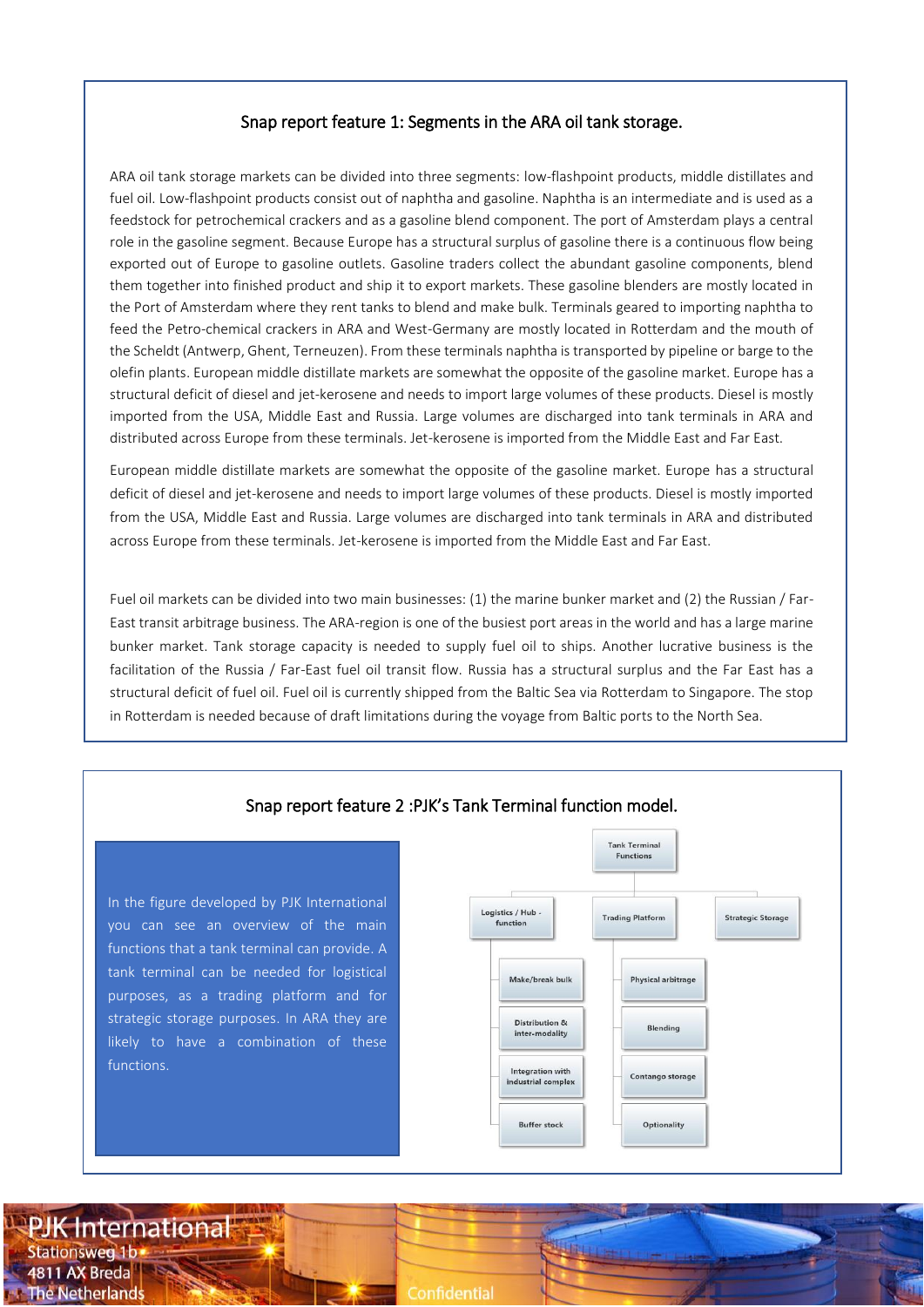



**PJK International Stationsweg 1b** 444 4811 AX Breda **The Netherlands** Confidential